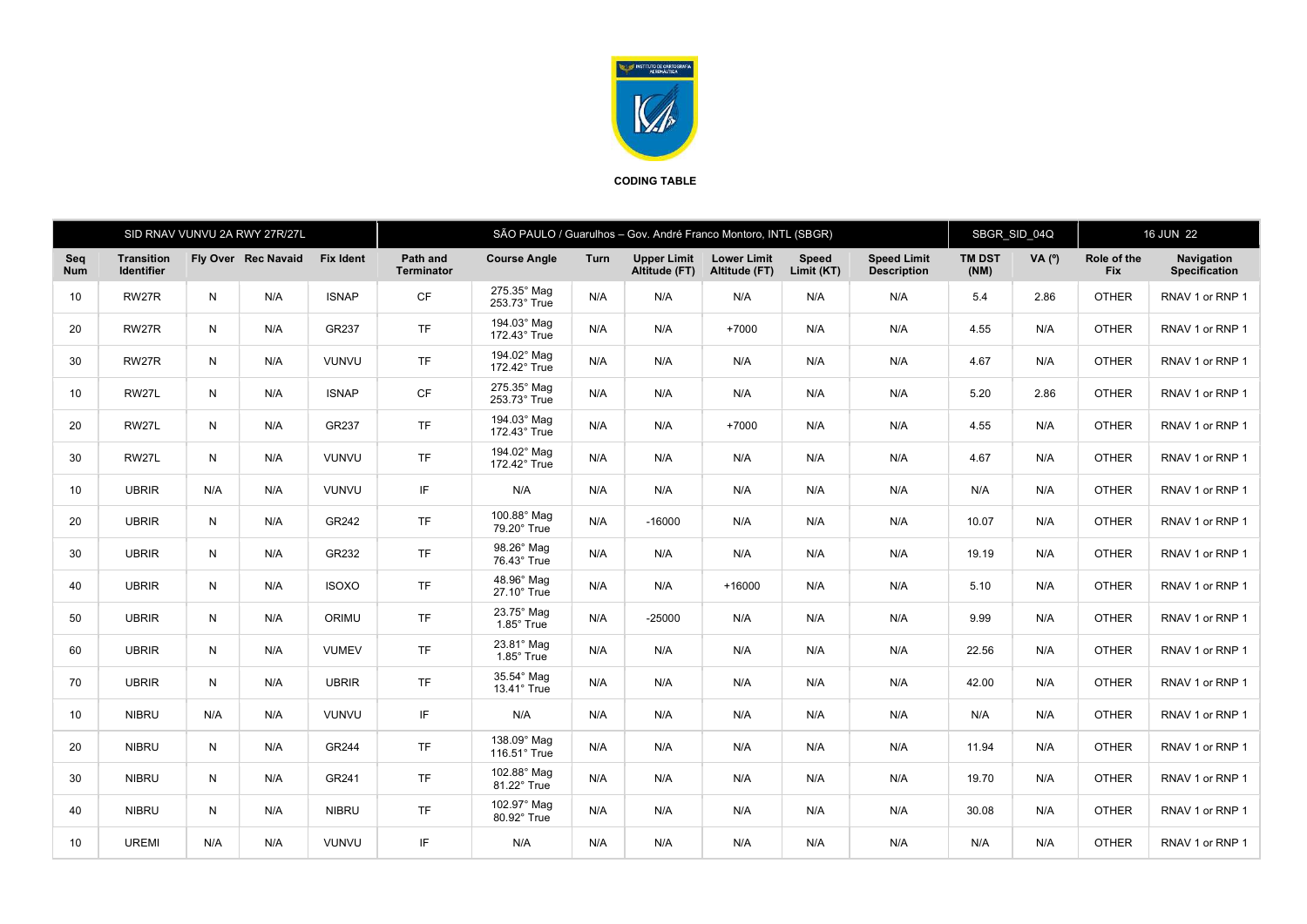| 20 | <b>UREMI</b> | N   | N/A | GR244        | TF        | 138.10° Mag<br>$116.51^\circ$ True     | N/A | N/A      | N/A      | N/A | N/A | 11.90 | N/A | <b>OTHER</b> | RNAV 1 or RNP 1 |
|----|--------------|-----|-----|--------------|-----------|----------------------------------------|-----|----------|----------|-----|-----|-------|-----|--------------|-----------------|
| 30 | <b>UREMI</b> | N   | N/A | GR241        | <b>TF</b> | 102.88° Mag<br>81.22° True             | N/A | N/A      | N/A      | N/A | N/A | 19.70 | N/A | <b>OTHER</b> | RNAV 1 or RNP 1 |
| 40 | <b>UREMI</b> | N   | N/A | <b>UREMI</b> | <b>TF</b> | 82.08° Mag<br>60.02° True              | N/A | N/A      | N/A      | N/A | N/A | 31.47 | N/A | <b>OTHER</b> | RNAV 1 or RNP 1 |
| 10 | <b>VUMEV</b> | N/A | N/A | <b>VUNVU</b> | IF        | N/A                                    | N/A | N/A      | N/A      | N/A | N/A | N/A   | N/A | <b>OTHER</b> | RNAV 1 or RNP 1 |
| 20 | <b>VUMEV</b> | N   | N/A | GR242        | <b>TF</b> | 100.88° Mag<br>79.20° True             | N/A | $-16000$ | N/A      | N/A | N/A | 10.07 | N/A | <b>OTHER</b> | RNAV 1 or RNP 1 |
| 30 | <b>VUMEV</b> | N   | N/A | GR232        | <b>TF</b> | 98.26° Mag<br>76.43° True              | N/A | N/A      | N/A      | N/A | N/A | 19.19 | N/A | <b>OTHER</b> | RNAV 1 or RNP 1 |
| 40 | <b>VUMEV</b> | N   | N/A | <b>ISOXO</b> | <b>TF</b> | 48.96° Mag<br>27.10° True              | N/A | N/A      | $+16000$ | N/A | N/A | 5.10  | N/A | <b>OTHER</b> | RNAV 1 or RNP 1 |
| 50 | <b>VUMEV</b> | N   | N/A | ORIMU        | <b>TF</b> | $23.75^\circ$ Mag<br>$1.85^\circ$ True | N/A | $-25000$ | N/A      | N/A | N/A | 9.99  | N/A | <b>OTHER</b> | RNAV 1 or RNP 1 |
| 60 | <b>VUMEV</b> | N   | N/A | <b>VUMEV</b> | <b>TF</b> | 23.81° Mag<br>$1.85^\circ$ True        | N/A | N/A      | N/A      | N/A | N/A | 22.56 | N/A | <b>OTHER</b> | RNAV 1 or RNP 1 |